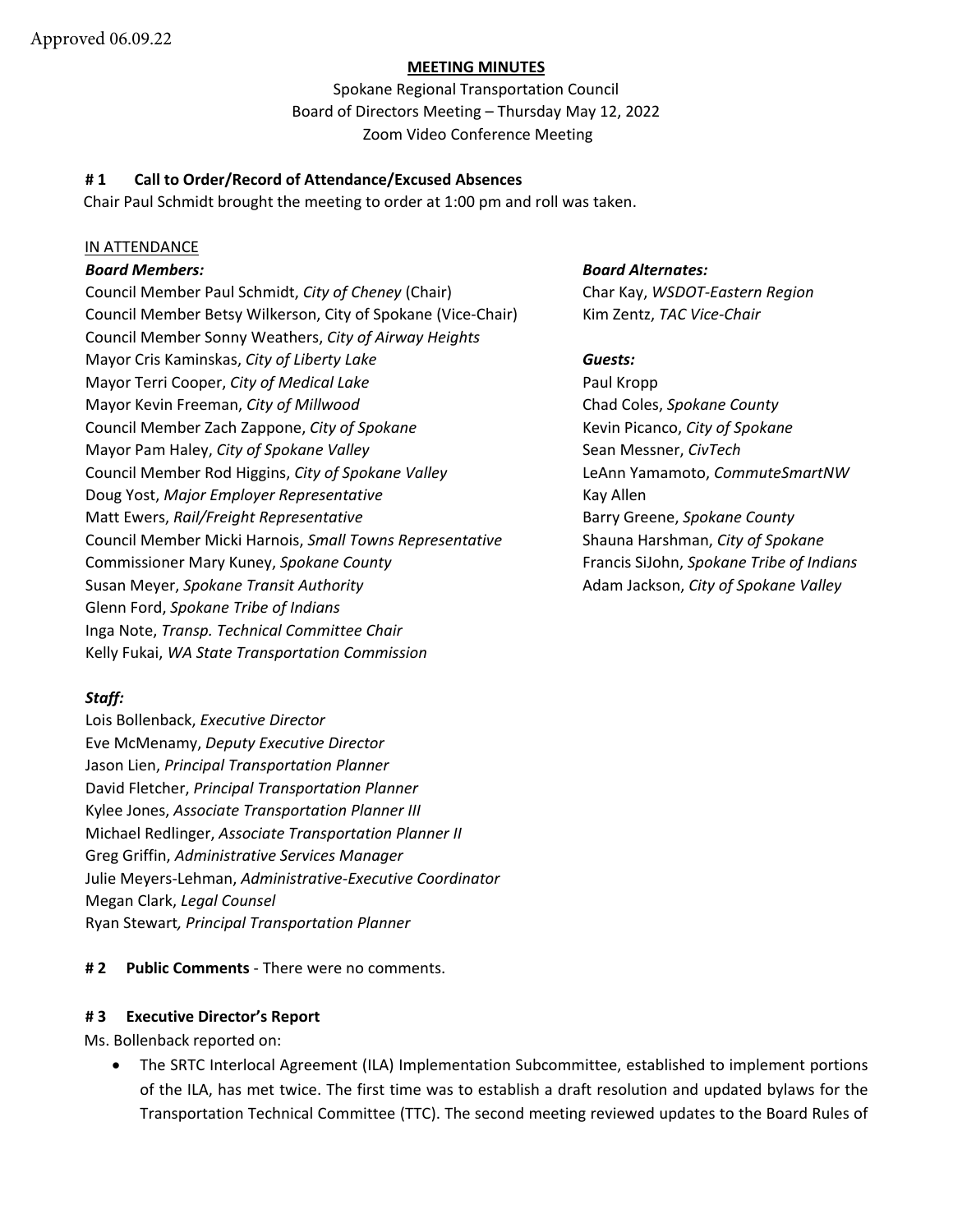Procedure and she is hopeful a draft will be ready for review by the Board next month. The group will also be discussing the roles and responsibilities of the Administrative Committee.

- In order to fill the vacancies on the Transportation Advisory Committee (TAC), staff has been in contact with four applicants from last year's recruitment process to see if they were still interested in serving on this committee. There has been a favorable response from two individuals so far. It is hoped to that there will be three new TAC appointees for consideration by the Board in the next few months.
- Bill ESSB-5689, a supplemental to the State budget, was passed in the last legislative session. Part of that document discusses evaluating the split of federal highway funding between the state and local governments. The bill specifies which entities should take part in a working group convened by the Joint Transportation Commission (JTC) to discuss the funding formula and the list includes Metropolitan Planning Organizations (MPOs) and Regional Transportation Planning Organizations (RTPOs). MPO staff around the state has been discussing who would take part in the discussions, and the consensus was that SRTC would represent the RTPO's. The Joint Transportation Commission announced earlier this week that the representatives participating in the working group must be elected officials. The deadline for informing the JTC of the representatives is May 25.

Chair Schmidt stated he is looking for consensus for him to reach out to elected officials on the SRTC Board to determine who would be willing to take on this assignment; one will serve as the representative and the other as an alternate. There was discussion about the details of the work group's meeting schedule, the timeline to provide a recommendation by September, and the feedback loop with the Board. There was no opposition to the approach proposed by Chair Schmidt.

# **ACTION ITEMS**

**# 4 Consent Agenda a) April 2022 Meeting Minutes b) April 2022 Vouchers** 

# *Council Member Higgins made a motion to approve the Consent Agenda as presented; Mayor Haley seconded. Motion passed unanimously.*

## **# 5 Toll Credits Policy**

Ms. Jonesshared background information about the toll credit program recently made available to MPOs and how toll credits may be applied towards a project's local match requirement. She recapped TTC and TAC recommendations that toll credits be used sparingly to meet the yearly federal obligation target and to support projects from small towns/cities. Ms. Jones read the two proposed policies and explained the major differences. Board members discussed and comments included:

- Importance of reaching out to small towns/cities to make them aware of this opportunity
- There is no obligation to use 100% of toll credits in a given year or to use any toll credits at all; the policies will simply provide extra flexibility for funding considerations.

# *Ms. Meyer made a motion to adopt the following Toll Credit Policies into the Transportation Improvement Program (TIP) Guidebook:*

- **SRTC may use Toll Credits to increase the federal share of a project to meet TIP obligation delivery targets. If utilized, available funds will be distributed across eligible projects or agencies.**
- **SRTC may use Toll Credits for small towns under 5,000 population to replace local match for projects funded by Surface Transportation Block Grant (STBG) and STBG-Set Aside (Transportation Alternative) fundin**g.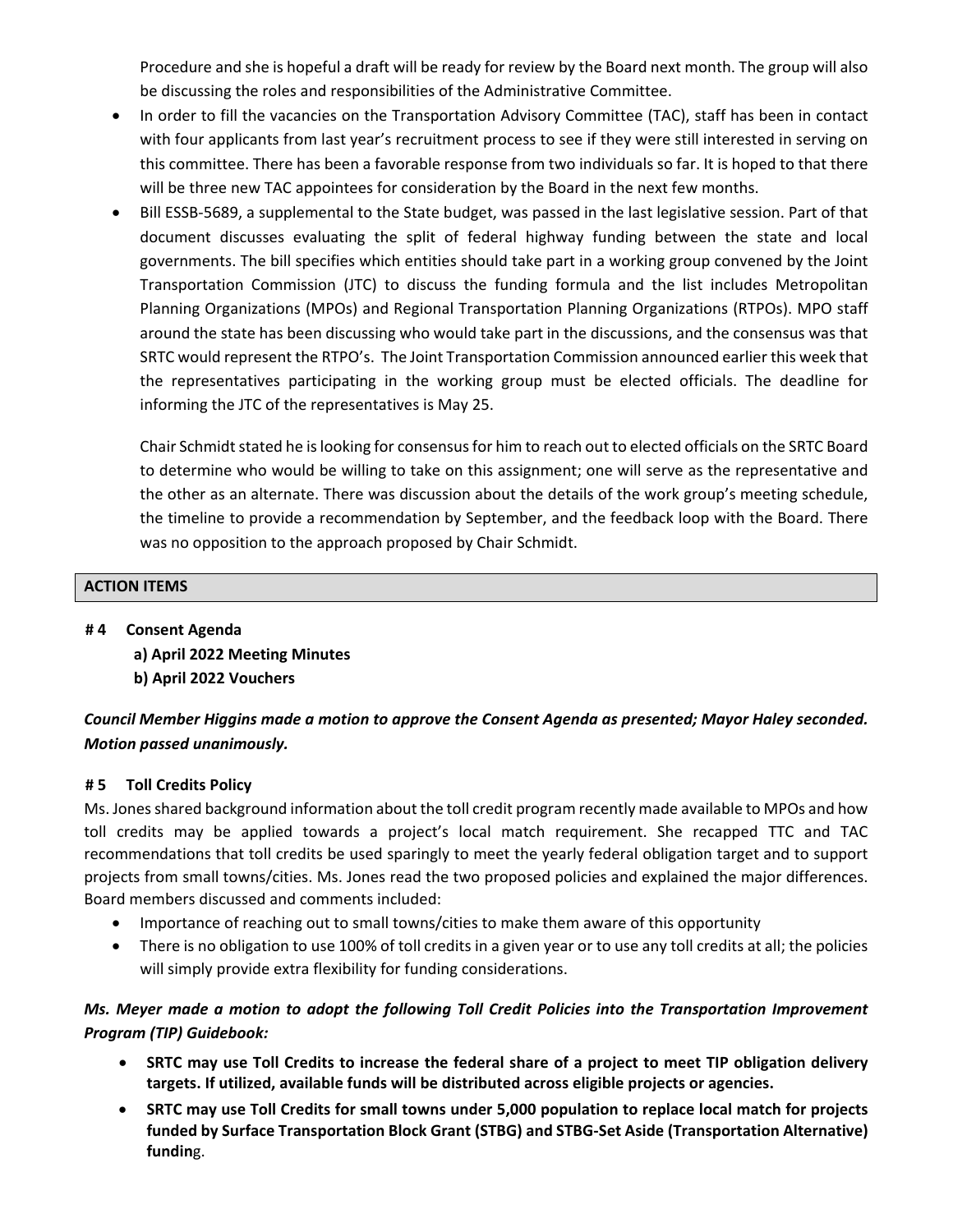### *Mayor Haley seconded. Motion passed unanimously.*

### **# 6 Alternate Meeting Location**

Ms. Bollenback stated that as part of the ongoing discussion series, staff planned on hosting a panel discussion on June 9 on the topic of land use and transportation. However, Senator Liias is going to be in Spokane on that day and in order to better facilitate his visit, the panel discussion will be moved to July. She asked the group to consider deferring this agenda item to next month.

# *Council Member Higgins made a motion to defer this item to the June 9 Board meeting. Mayor Cooperseconded. Motion passed unanimously.*

## **INFORMATION & DISCUSSION ITEMS**

## **# 7 2022 Transportation Planning Presentation Series: Equity**

Mr. Redlinger defined equity as it applies to the transportation planning process and explained MPO responsibilities to abide by Title VI and Environmental Justice regulations. He addressed the reasons it is important for MPOs to include equity as a consideration when evaluating projects, outlined regional demographics, and relayed how equity was incorporated into the Unified List of Regional Transportation Priorities development last year, noting that the equity criteria will be more robust in the future.

He spoke about six indicators of potential disadvantage that were evaluated for the long-range metropolitan transportation plan, Horizon 2045; he also discussed how equity considerations were incorporated into the 2021 update of the Public Participation Plan. Mr. Redlinger asked the group to discuss how else the agency could look at equity and if there are other equity-related criteria to make the regional transportation priorities process stronger.

The group discussed. Board member comments included:

- Request for staff to re-evaluate Areas of Potential Disadvantage data for City of Medical Lake
- Consider legacy effects when evaluating proposed projects
- Consider health disparities and identify communities with health issues related to the built environment
- Equity is a relatively new lens in the transportation field and organizations are learning as they go
- Request for Board members to share any information or agency successes regarding equity in transportation

## **# 8 Transportation Improvement Program: Obligation Target Update**

Ms. Jones provided an overview of the TIP and what the term obligation means. She shared information about the stateside policies in place with WSDOT and MPOs to ensure delivery of federal highway funds on regional projects. This year's target is \$12.79M and the deadline is June 30. If an MPO meets the target by the deadline, there could be an opportunity to receive additional funding, should it become available. If an MPO does not meet the target for two consecutive years, future funding could be sanctioned. \$1.7M, or about 14% of the target has been delivered to date; the majority of projects in the TIP are expected to obligate in May and June. The group discussed the Argonne Road Congestion Mitigation project.